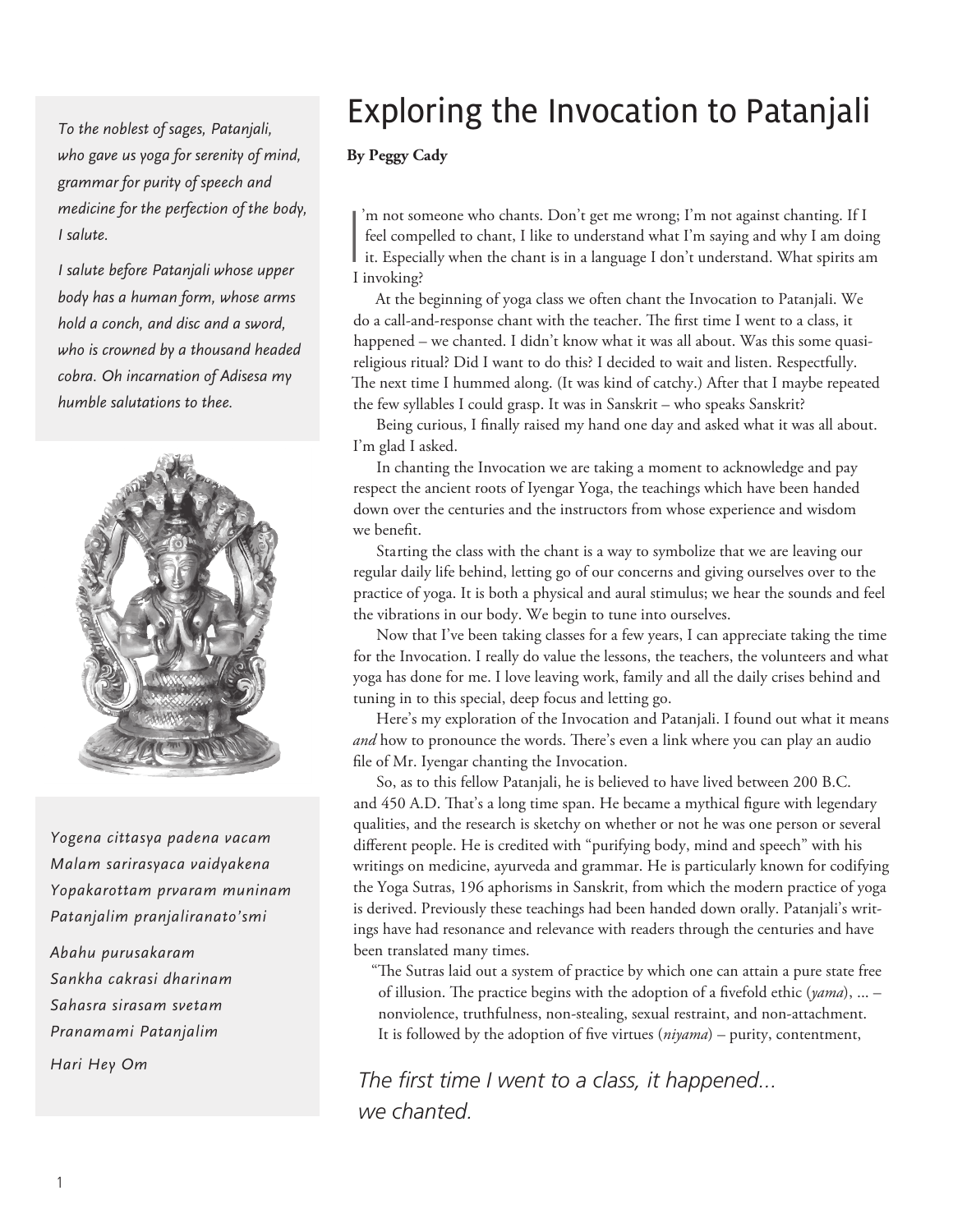austerity, study, and dedication. These practices inhibit the negative influences of being in the world. After adopting a lifestyle centered on *yama* and *niyama*, one begins the stepby-step adoption of the *asanas* (postures), breath control, control over the sense, concentration, and meditation, each of which should lead to the goal of *samadhi* (variously described as absorption or liberation)." 1

B.K.S. Iyengar translated and commented on the philosophy of the *Yoga Sutras of Patanjali* in his book *Light On the Yoga Sutras of Patanjali.* The Iyengar tradition and yoga practice are grounded in these teachings. Through this practice we can transform ourselves to gain physical health, vitality, mental clarity, wisdom, emotional serenity and poise, "and attain the goal of yoga: *kaivalya,* liberation from the bondage of worldly desires and actions, and union with the Divine." 2

What follows are two articles by Geeta Iyengar, about the Invocation to Patanjali. The first is a translation and comments on the Invocation itself. The second article is from a teacher training paper, which discusses the symbolism of the Patanjali statue. (You'll want to stay on the good side of him.)

### Invocation to Patanjali Phonetic pronunciation

Yo-gay-nuh chih-tah-syuh pah-day-nuh vah-chahm

Mah-lahm shah-ree-rah-syuh chuh vy-dyuh-kay-nuh

Yo-pa kar-oh-tahm prah-vah-rahm moo-nee-nahm

Pah-tahn-jah-lim prahn-jah-leer ah-nah-toe-smee

A-bah-hoo poo-roo-shah-kar-ahm

Shahn-kah chah-krah-see dar-ee-nahm

Sah-hah-srah sheer-ah-sahm shvay-tahm

Prah-nuh-mah-mee pah-tahn-ja-lim

Har-ri hey Om

Note: there is a recording of B.K.S. Iyengar reciting THE INVOCATION AT WWW.IYSSB.COM/MISC.HTML (scroll down the page).

# Geeta Iyengar's Comments and Translation



The two *slokas* (verses) that we chant to invoke Lord Patanjali begin the *Bhojavritti*, Bhoj's commentary on the Yoga Sutras. It says, first of all, that Lord Patanjali is considered to be the incarnation of Adhishesha, the cobra, which is the seat for the Lord Vishnu, the very creator of this world. It is said

he took birth three different times, giving three different sciences for people to improve themselves. The first is yoga.

#### *yogena cittasya padena vacam*

To purify the mind (*citta*), purify the consciousness, Patanjali gave the science of yoga (*yogena*) to us. To purify our use of words (*pada)* and speech (*vacca*), he gave a commentary on grammar to us, so that our use of words and way of speaking is clarified, distinct and pure.

#### *malam sarirasya ca vaidyakena*

To remove the impurities (*malam*) of the body (*sarira*), he gave us the science of medicine (*vaidyakena*).

#### *yopakarottam pravaram muninam*

Let me go near the one who has given these things to us.

#### *patanjalim pranjalir anato'smi*

Let me bow down my head with my folded hands to Lord Patanjali

Then after knowing the work of this Lord, the second stanza says what Lord Patanjali looks like. To do any meditation first the form has to be in front of the eyes.

#### *abahu purusakaram*

From the hand up to the head he has the shape (*karam*) of a human (*purusa*).

#### *sankha carkrasi dharinam*

In his hand he is holding the conch (*sankha*) and disc (*cakra*)

#### *sahasra sirasam svetam*

On top of his head *(sirasam*) he has got a thousand (*sahasra*) hoods of the cobra, because he is the incarnation of Adishesha, the greatest cobra. *Svetam* means white.

#### *pranamami patanjalim*

I bow down to Patanjali

We chant so that at the very beginning that feeling of sanctification comes from inside, with the feeling of surrendering oneself, because nothing can be learned in this world unless you have the humility to learn. So the moment you think of

<sup>1</sup> Majumdar, Sachindra Kumar. *Introduction to Yoga Principles and Practice.*  Secaucus, N.J.: Citadel Press, 1976.

Patanjali. *The Yoga Sutras of Patanjali: A New Translation and Commentary.* Edited by Georg Feuerstein. Folkstoone, UK: Dawson, 1979. www.answers.com/topic/ pata-jali#ixzz1IJ5vmvVM

<sup>2</sup> B.K.S. Iyengar. *Light on the Yoga Sutras of Patanjali.* Thorsons/Harper Collins, cover notes. London, UK: 1996.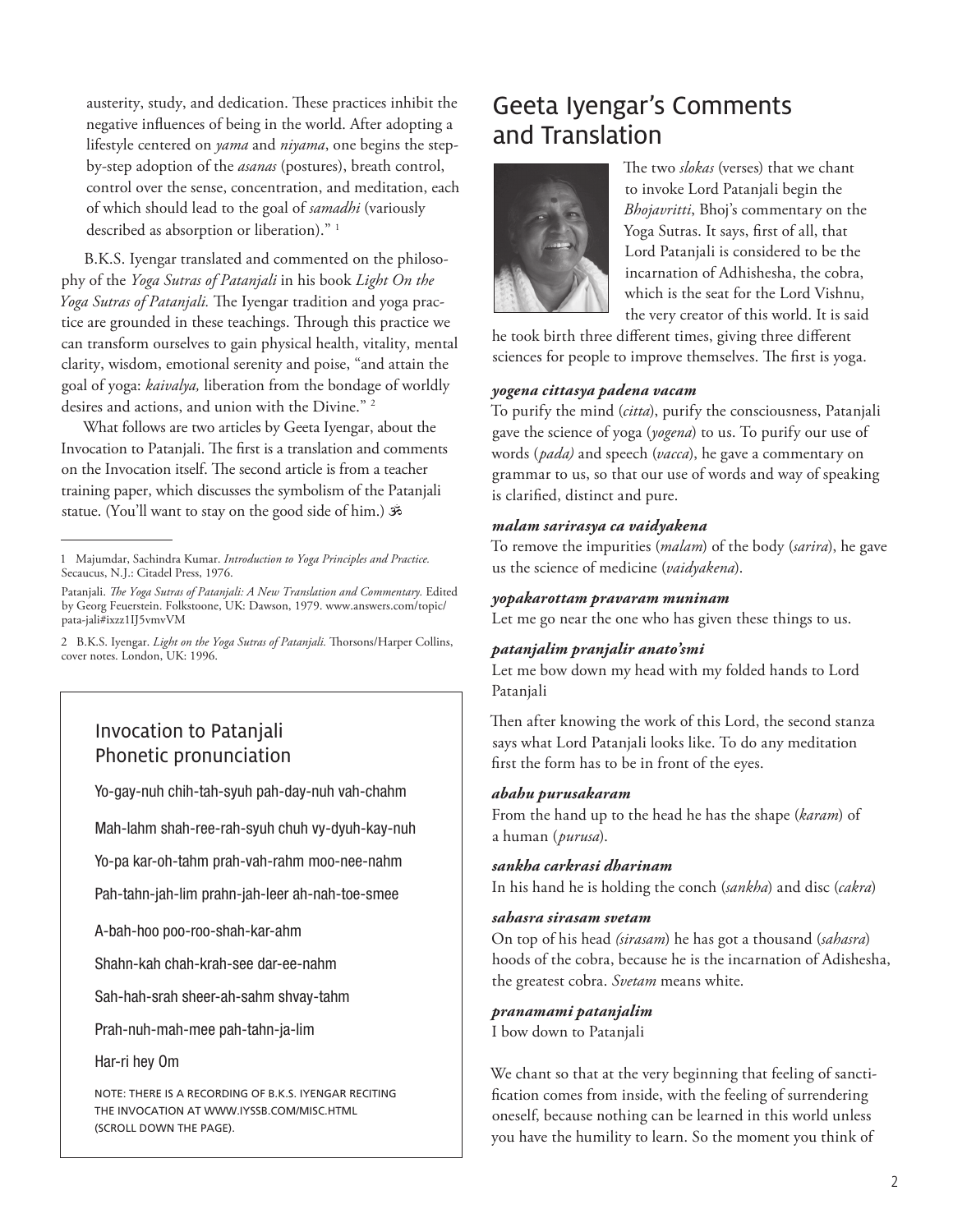

| Aum          | name of God                            |
|--------------|----------------------------------------|
| Yoga         | union of man with God                  |
| citta        | mind                                   |
| Pada         | word                                   |
| Vacha        | speech                                 |
| Mala         | impurities                             |
| Sharira      | body                                   |
| Vaidyak      | the science of medicine                |
| Yah          | one who                                |
| Apakarot     | removed                                |
| Tam          | him                                    |
| Pravaram     | the greatest                           |
| Muni         | the seer                               |
| Pranjali     | folding the palms                      |
| Anata        | bowing down                            |
| Asmi         | am                                     |
| Abahu        | arms up to the thighs                  |
| Purushakaram | human shape                            |
| Shankha      | conch                                  |
| Chakra       | disc, a circular weapon                |
| Asi          | sword                                  |
| Dharinam     | holding                                |
| Sahasra      | thousand                               |
| Shirasam     | head                                   |
| Svetam       | white                                  |
| Pranamami    | I am bowing down and<br>paying respect |
| Patanjalim   | to Patanjali                           |
| Hari         | Lord Vishnu                            |

*And you can't learn anything unless you come down; if you think you are on the top and you know everything, then you are not a learner at all. In that sense, the chanting helps.*

the Lord [Patanjali] at the beginning of doing a practice, you know that you are very small in front of that greatest soul. Once that is understood then the other problems which always arise while practicing, mainly concerned with the ego, will be affected. You know that you are "coming down" to learn something. And you can't learn anything unless you come down; if you think you are on the top and you know everything, then you are not a learner at all. In that sense, the chanting helps.

We decided to chant these two *slokas* from the very beginning. When Guruji asked us to practice yoga we started with this recitation. But we didn't do it in the classes because when people came as beginners, they had the idea that it is a religious prayer of concern only to Hindus. It took people a little while to understand. Whenever we had some public program, a celebration such as Divali or Guruji's birthday, we would recite these prayers. People started taking interest and asking us what the prayers mean. When it was understood, everybody accepted it. For several years now we have been chanting these prayers before classes.

adapted from an interview given by Geeta at RIMYI in 1992 during the Canada intensive, conducted by Margo Kitchen, videotaped by Heather Malek, transcribed and edited by Judith M. in consultation with Marline Miller. Adapted by Francis Ricks.

# Teacher Training: The Patanjali Invocation

### **By Geeta S. Iyengar**

The full transcript of this talk is published in *Yogadhara.* This text is from www.iyengaryogaamsterdam.com, Teachers Training Program Document 2009.pdf

Now let me tell you about the Patanjali invocation and the meaning of the invocation and their symbolism. The invocation begins with Āum. Āum is the first primordial sound, an *adi nada*, a melodious, sonorous and sublime sound. The three syllables Ā, U, M represent the entire range of sound and creation. They represent the waking dream and sleep states of consciousness. The crescent symbolizes the transcendental state. Āum is *pranava* which means exalted, unsurpassable praise of the supreme principle, the divinity. According to Patanjali it symbolises Isvara, the divinity "*tasya vacakah pranavah*." Being the source of all energies Āum is uttered as an auspicious beginning. No sacred activity will be complete, profound and perfect without effecting the supreme grace and Āum is the greatest invocation to seek that grace.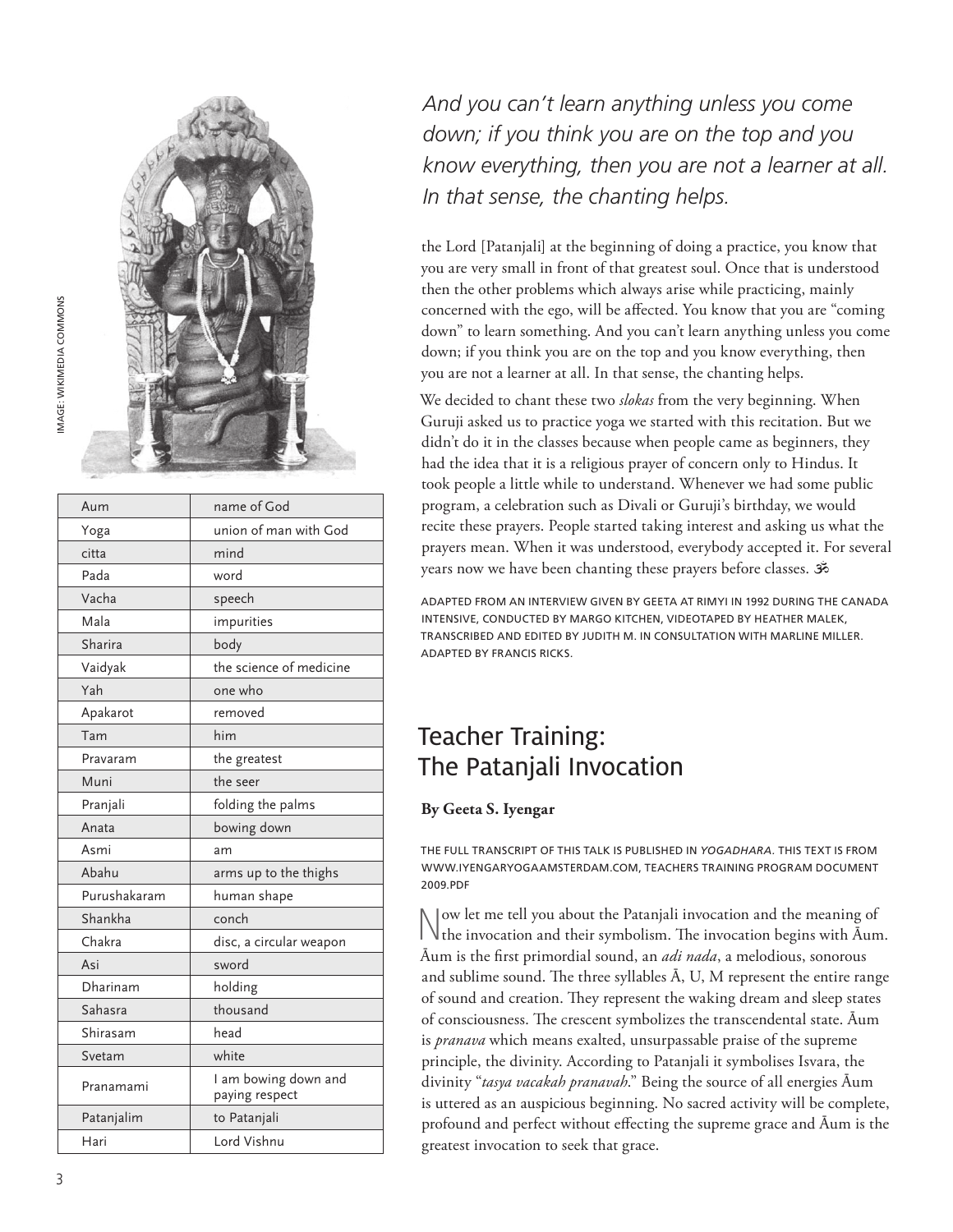The invocation we chant first is as follows: *To the noblest of sages, Patanjali, who gave us yoga for serenity of mind, grammar for purity of speech and medicine for the perfection of the body, I salute.* 

The second part describes the statue of Patanjali: *I salute before Patanjali whose upper body has a human form, whose arms hold a conch, and disc and a sword, who is crowned by a thousand headed cobra. Oh incarnation of Adisesa my humble salutations to thee*.

The authors of [these] invocation are actually unknown. It was never the custom in those days to mention the name of oneself as an author or a writer. However, some traditional books mention that *abahu purusakaram* was written by King Bhojadeva in 1,100 AD, author of *Rajamartanda Vrtti,* a commentary on the Yoga Sutras.

Each aspect of the statue of Patanjali carries meaning like the intricately worded sutras.

When one gazes at the idol of Sage Patanjali one sees the three and a half coils below the navel. The three coils indicate the *Pranava Aum,* a mystical symbol conveying the concept of God as generator, organizer and destroyer. It signifies him as omnipresent, omnipotent and omniscient. *Aum* is composed of three syllables, A, U and M with a crescent and a dot on the top.

The three completed coils symbolize the syllables and the half coil, the crescent. It also represents the three *gunas* of *prakrti*, namely *sattva, rajas* and *tamas* and an aspirant aiming at the *trigunatita* state, which is a transcendent state. Sage Patanjali invites our attention towards the three types of afflictions, namely *adhyatmika, adhibhautika* and *adhidaivika*, which are to be conquered by following the path of yoga. The three coils indicate that he is a master of Yoga, Grammar and *Ayurveda.* The half coil indicates the reaching of the state of *kaivalya.* 

The conch, in the left hand, signifies the state of alertness, attentiveness and readiness to face obstacles, which are inevitable in the practice of Yoga. In olden days the conch was blown as a warning call to get ready to face disaster or calamities as it is done nowadays with sirens. It is also a symbol of *jnana.*

The disc, in the right hand, signifies the destruction of ignorance with supreme effort and is a symbol of protection. The sword, tucked in the waist, indicates the cutting of the ego, pride or sense of "I" which is the main obstacle covering pure being. It is a sword of *jnana* to vanquish *jnana*. These three weapons also indicate the restraint of mental fluctuations, removal of obstacles and the eradication of afflictions through the practice of Yoga.

The hood above the head is an assurance of protection from Adisesa, King of serpents. This protection always remains for the practitioner, provided he surrenders to the Lord, which is signified in the *atmanjali mudra*, hands folded in *namaskara*.

The *Bhagavatam* narrates the story of the birth of Lord Krsna. Since Vasudeva was alerted by the Gods in heaven, that his eighth child Krsna will be killed by Kamsa, he takes the infant Krsna from Mathura to Gokul to protect him for the demon Kamsa. The river Yamuna was flooded as it was raining cats and dogs. At that juncture Adisesa protected Vasudeva and the infant Krsna by holding the hood over them like an umbrella and made a way, right in the middle of the river, so that Vasudeva could cross the river easily. Lord Patanjali indicates with his hood, that he is our protector, provided we destroy the evils hidden within us by the sword of Yoga, purifying ourselves with yogic *Sadhana.* 

The thousand headed cobra, *sahasra sirasam svetam*, indicates that Patanjali guides us in a thousand ways by showing us the several methods of practice and the approach to find the Soul within.

The idol of Patanjali shows him as half-man and halfserpent. The human form indicates the individuality of man, since he has been endowed with intelligence to use his own efforts to reach the goal. The form of the serpent suggests the motion and continuity of *Sadhana,* which cannot end until the goal is reached.

Patanjali guides us to move like a serpent, intensely, silently and fast on the path of Yoga and to be a *tivrasamvegin,* the ultimate type as a pupil. If you have understood the significance, offer your prayers with a mind of prayerfulness so that you know what Sage Patanjali means by *tajjapah tadarthabhavanam*, that means – recite the prayers knowingly, repeatedly, devotedly.

Let me now give you some of the qualities of Patanjali, according to his works. Patanjali is an immortal, versatile personality, a master of diverse knowledge with divine qualities. He is a *dharmin*, virtuous and pious in deeds, a *tapasvin*, a *bhaktin*, a *sannyasin* and a devout practitioner. He is an artist, a skilled dancer, a scientist, a mathematician, an astronomer, a scholar, a physicist, a psychologist, a biologist, a neurologist, a surgeon, a skilled physician and an educationist par excellence. He is an incarnation of glorious qualities, in *sraddha, virya* and *vairagya.* He is an expert in psychological and chronological time, as well as in the science of gravity. He transcends the *purusarthas* namely, *dharma, artha, kama* and *moksa,* as well as *prkriti.* He has unsurpassable memory and is well versed with nature and its functions. Yet he remains a pure being, a perfect *siddhan,* a realized Soul. All these qualities suffuse the life of Patanjali.

This is not an exaggeration. The *siddhis* mentioned in the *Vibhuti Pada*, relate to various aspects of existence, cosmos, body, mind and bear the stamp of his authentic and profound experience. Let me conclude this immortal journey, dear *sadhakas*, with an *anjali,* a sublime offering. The faith in ourselves should grow with understanding. When the ego